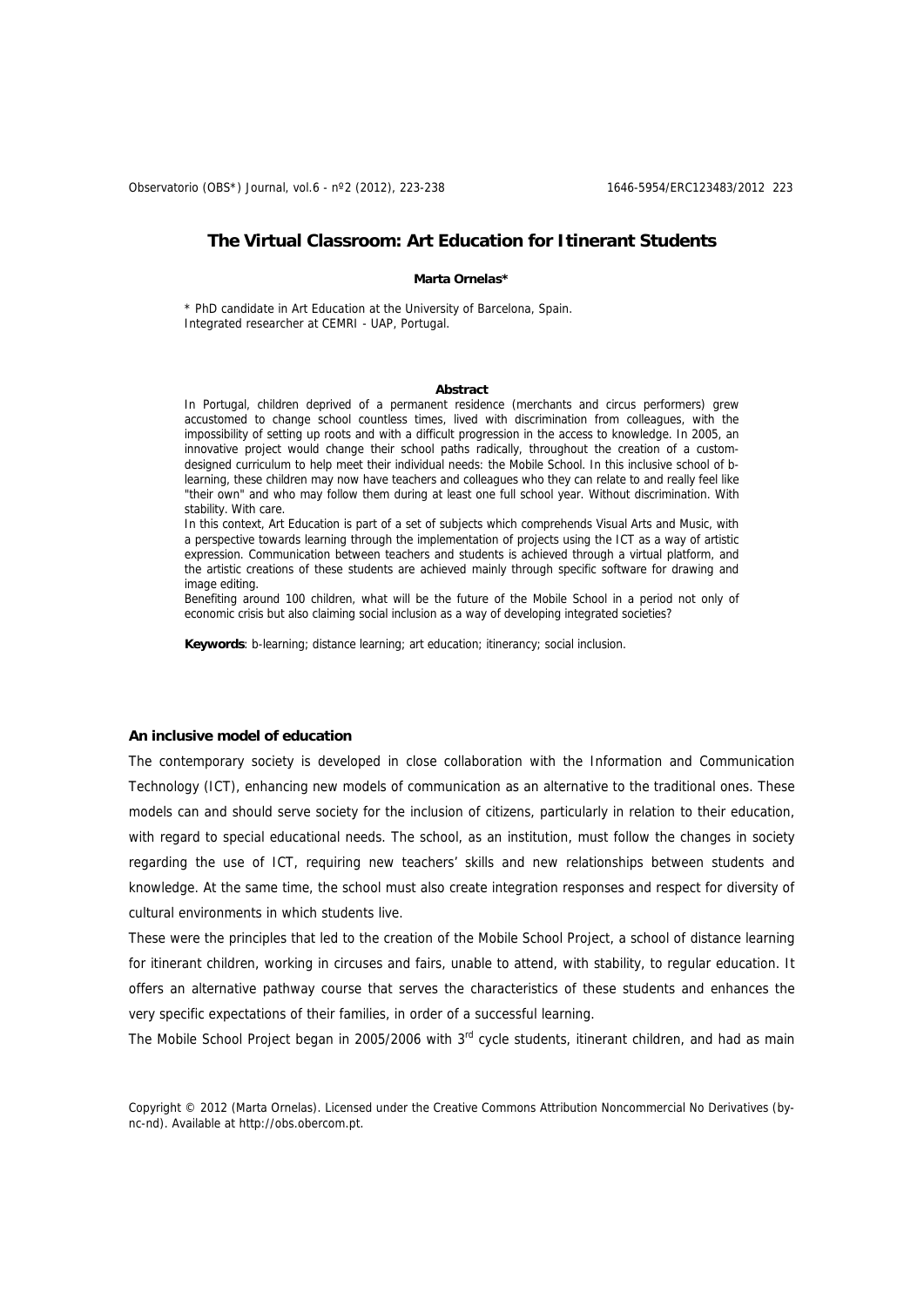objective to support them to complete compulsory education, providing the essential learning, as well as an educational base that would allow them to pursue their studies if they so wished.

Two years later, this project was extended to other publics, also characterized by disabilities that hindered them from attending regular school. These publics were 2<sup>nd</sup> cycle students, teenage mothers also supported by a charity organization, and students over 15 who, for various reasons, found themselves unable to complete compulsory education.

In 2009/2010 the Mobile School was legally recognized by Decree No. 835/2009 of July 31, becoming a "real" School instead of a Project, which allowed increasing the number of teachers to 34 and offering two vocational training courses of secondary education.

Covering about 100 students, each one has at its disposal a laptop with internet connection to follow and to participate in school activities, according to a timetable. The classes are organized by focus groups and grade. For each student is assigned a tutor-teacher, who has the responsibility to establish communication between school and family.

Classes run on a virtual platform, Moodle, consisting of several virtual classrooms, one for each course and class. On the virtual classrooms several teachers can participate at the same time, according to the needs of each project and the characteristics of students in each class, as a perspective of individualized support. The use of these tools and resources facilitates the development of basic skills, through direct control of the students' learning pathways by teachers.

Four times per year the school becomes real, instead of virtual, for one week each time. On a kind of a boarding system, all the students are joined on a space with classrooms, mess room, auditorium, playgrounds and dormitories. These attendance weeks include classes, study visits and analogic practical expression, thus contributing to build a group identity. The teachers are with the students during these days, accompanying and supervising them in all their activities, including, of course, classes, but also class breakes, meals, and overnights. These are very important moments to create and to strengthen the personal relationships, a significant contribute for the motivation of these children and teenagers to like school and to work for their personal success.

Whether in presence or virtually, the learning environment is implemented by teachers in accordance with a dynamic of collaborative work in which students can develop activities together with teachers, creating mutual help, either with teachers or peers, to meet the learning goals. Denote that this system of education has the collaboration of many partners who support the activities. Those partners include a mobile communication enterprise, an institution that supports pragnant teenagers and young mothers, a science center and some schools, among others. (Government of Portugal, 2008).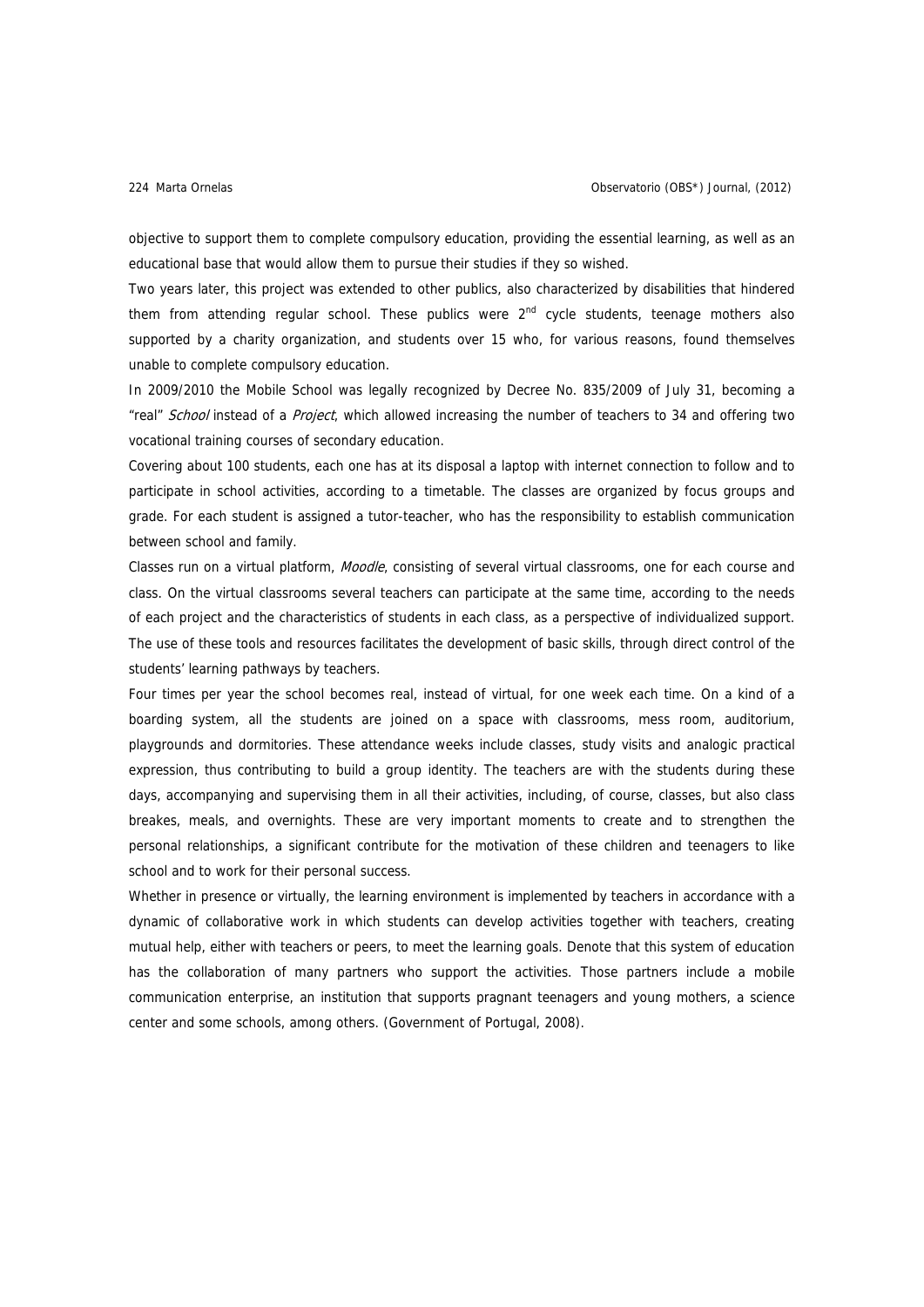# **Portuguese Education System and the Mobile School Curriculum**

In Portugal, compulsory education is divided into four periods: (a) the  $1<sup>st</sup>$  cycle, during four years, beginning at 6 years of age until 9/10, (b)  $2^{nd}$  cycle, during 2 years, from 10 to 11/12 years of age, (c) the 3<sup>rd</sup> cycle, during 3 years, from 12 to 14/15 years of age, (d) the Secondary, during 3 years, from 15 to 17/18 years of age.

Compulsory schooling totals 12 years, although this measure approved in 2009 is valid only for students that in 2009/2010 started one of the grades of the 1st or  $2^{nd}$  cycle or even the first grade of the  $3^{rd}$  cycle, whichever is established in Law No. 85/2009 of 27 August. The remaining students have a limit of compulsory schooling until 15 years of age. The school year runs from the beginning of September until the end of June, for the 2<sup>nd</sup> and 3<sup>rd</sup> cycle, and until the end of July for the secondary and for vocational training courses.

| <b>SYLLABUS COMPONENTS</b>               | Time per week (x 90 min.) |                       |                    |
|------------------------------------------|---------------------------|-----------------------|--------------------|
| 2 <sup>nd</sup> Cycle                    | $5th$ grade               | 6 <sup>th</sup> grade | <b>Total Cycle</b> |
| Portuguese                               |                           |                       |                    |
| Foreign Language                         | 5                         | 5,5                   | 10,5               |
| History and Geography of Portugal        |                           |                       |                    |
| <b>Mathematics</b>                       |                           | 3,5                   | 7                  |
| <b>Natural Sciences</b>                  | 3,5                       |                       |                    |
| Art Education and Technology             |                           | 3                     | 6                  |
| Visual and Technological Education       | 3                         |                       |                    |
| <b>Music Education</b>                   |                           |                       |                    |
| Physical Education                       | 1,5                       | 1,5                   | 3                  |
| Project Area                             | 3                         | 2,5                   | 5,5                |
| Civic Education                          |                           |                       |                    |
| <b>Assisted Study</b>                    |                           |                       |                    |
| Religious and Moral Education (optional) | 0,5                       | 0,5                   | 1                  |
| Decided by the school                    | 0,5                       | 0,5                   | 1                  |
| <b>TOTAL</b>                             | 17                        | 17                    | 34                 |

Table 1 – Curriculum of the 2<sup>nd</sup> Cycle, according to law (Decree-Law n.º 209/02, of October 17, amended by Decree-Law n.º 24/2006, of January 6).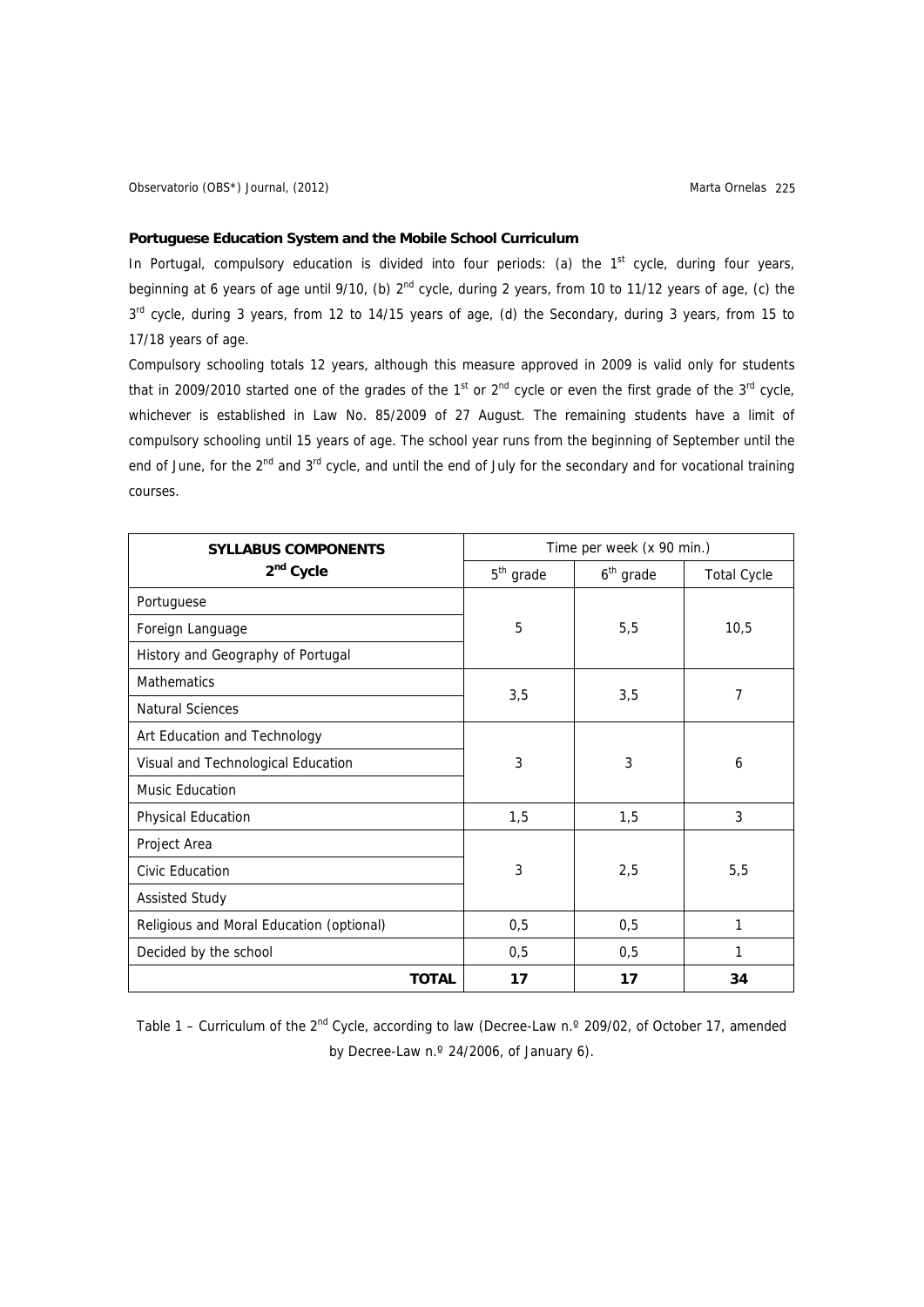#### Marta Ornelas 226 Observatorio (OBS\*) Journal, (2012)

| <b>SYLLABUS COMPONENTS</b>                                                 | Time per week (x 90 min.) |                       |                       |                    |
|----------------------------------------------------------------------------|---------------------------|-----------------------|-----------------------|--------------------|
| 3rd Cycle                                                                  | $7th$ grade               | 8 <sup>th</sup> grade | 9 <sup>th</sup> grade | <b>Total Cycle</b> |
| Portuguese                                                                 | $\overline{2}$            | 2                     | 2                     | 6                  |
| Foreign Language 1                                                         | 3                         | 2,5                   | 2,5                   | 8                  |
| Foreign Language 2                                                         |                           |                       |                       |                    |
| History                                                                    | $\overline{2}$            | 2,5                   | 2,5                   | 7                  |
| Geography                                                                  |                           |                       |                       |                    |
| <b>Mathematics</b>                                                         | 2                         | $\overline{2}$        | 2                     | 6                  |
| <b>Natural Sciences</b>                                                    | $\overline{2}$            | $\overline{2}$        | 2,5                   | 6,5                |
| Physics and Chemistry                                                      |                           |                       |                       |                    |
| <b>Visual Education</b>                                                    | $\mathbf{1}$              | $\mathbf{1}$          |                       |                    |
| Another discipline for Arts Education<br>(Dance, Music, Theatre, or other) | 1                         | 1                     | 1,5                   | 5,5                |
| <b>Technology Education</b>                                                |                           |                       |                       |                    |
| Physical Education                                                         | 1,5                       | 1,5                   | 1,5                   | 4,5                |
| Introduction to ICT                                                        | $\frac{1}{2}$             | $\overline{a}$        | 1                     | 1                  |
| Project Area                                                               |                           |                       |                       |                    |
| Civic Education                                                            | 2,5                       | 2,5                   | $\overline{2}$        | $\overline{7}$     |
| <b>Assisted Study</b>                                                      |                           |                       |                       |                    |
| Religious and Moral Education (optional)                                   | 0,5                       | 0,5                   | 0,5                   | 1,5                |
| Decided by the school                                                      | 0,5                       | 0, 5                  |                       | 1                  |
| <b>TOTAL</b>                                                               | 18                        | 18                    | 18                    | 54                 |

Table 2 – Curriculum of the 3<sup>rd</sup> Cycle, according to law (Decree-Law n.º 209/02, of October 17, amended by Decree-Law n.º 24/2006, of January 6).

In secondary education students have the opportunity to opt for specific areas of learning and may attend: a scientific-humanistic course, which assumes a continuation of studies at university; a vocational training course, more technical, favouring the insertion in the labor market; or an art specialization course, which features a dual perspective, that is, integration into the labor market or continuing education at university. To meet the needs of itinerant students concerning to basic education, the Mobile School has an alternative curriculum, according to the Legislative Order No. 1/2006, to respond to situations of equal opportunities in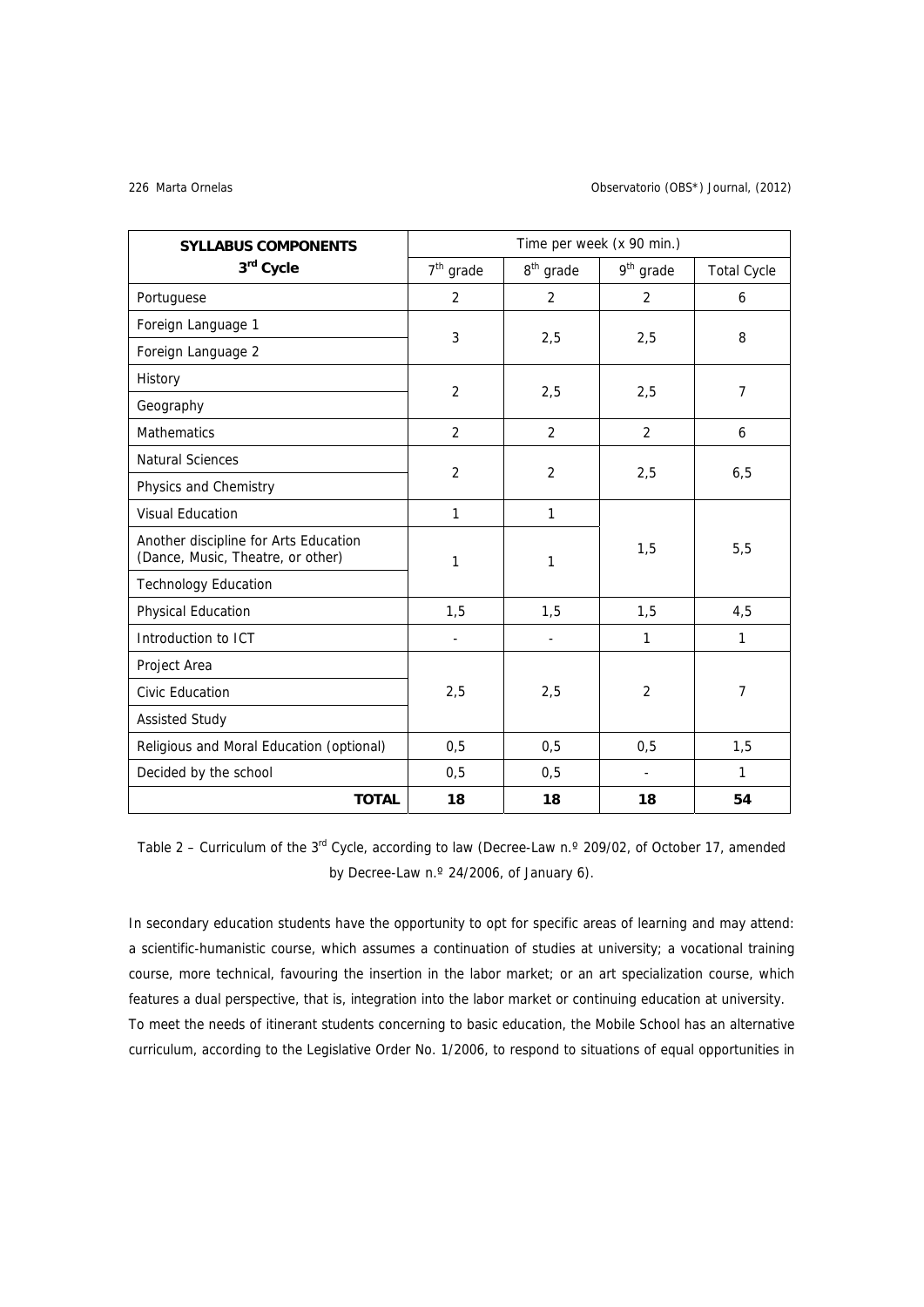access and success in school. Based on the national curriculum, and taking into account the very specific characteristics of these students, the curriculum of the Mobile School for students in  $2^{nd}$  and  $3^{rd}$  cycles was created according to the principle of a successful school. Art Education is included in a subject called Communication and Expressions.

| <b>SYLLABUS COMPONENTS</b><br><b>ON MOBILE SCHOOL</b><br>2 <sup>nd</sup> Cycle                                           | Time per week (x 60 min.) |                |                    |  |
|--------------------------------------------------------------------------------------------------------------------------|---------------------------|----------------|--------------------|--|
|                                                                                                                          | $5th$ grade               | $6th$ grade    | <b>Total Cycle</b> |  |
| Portuguese                                                                                                               | 3                         | 3              | 6                  |  |
| Foreign Language 1 - English                                                                                             | $\overline{2}$            | 2              | 4                  |  |
| Past and Present World:<br>History<br>Geography<br>L,                                                                    | $\overline{2}$            | $\overline{2}$ | 4                  |  |
| <b>Mathematics</b>                                                                                                       | 3                         | 3              | 6                  |  |
| Life and The Universe:<br><b>Natural Sciences</b><br>$\overline{a}$<br>Physics and Chemistry<br>$\overline{\phantom{a}}$ | $\overline{2}$            | $\overline{2}$ | 4                  |  |
| Comunication and Expressions:<br><b>Visual Education</b><br><b>Technology Education</b><br><b>Music</b><br><b>ICT</b>    | 4                         | $\overline{4}$ | 8                  |  |
| Physical Education                                                                                                       | $\overline{2}$            | $\overline{2}$ | 4                  |  |
| Project Area                                                                                                             | 1                         | $\mathbf{1}$   | 2                  |  |
| Civic Education                                                                                                          | 1                         | 1              | 2                  |  |
| Tutoring                                                                                                                 | 4                         | 4              | 8                  |  |
| <b>TOTAL</b>                                                                                                             | 24                        | 24             | 48                 |  |

Table  $3$  – Curriculum of the  $2<sup>nd</sup>$  Cycle on Mobile School.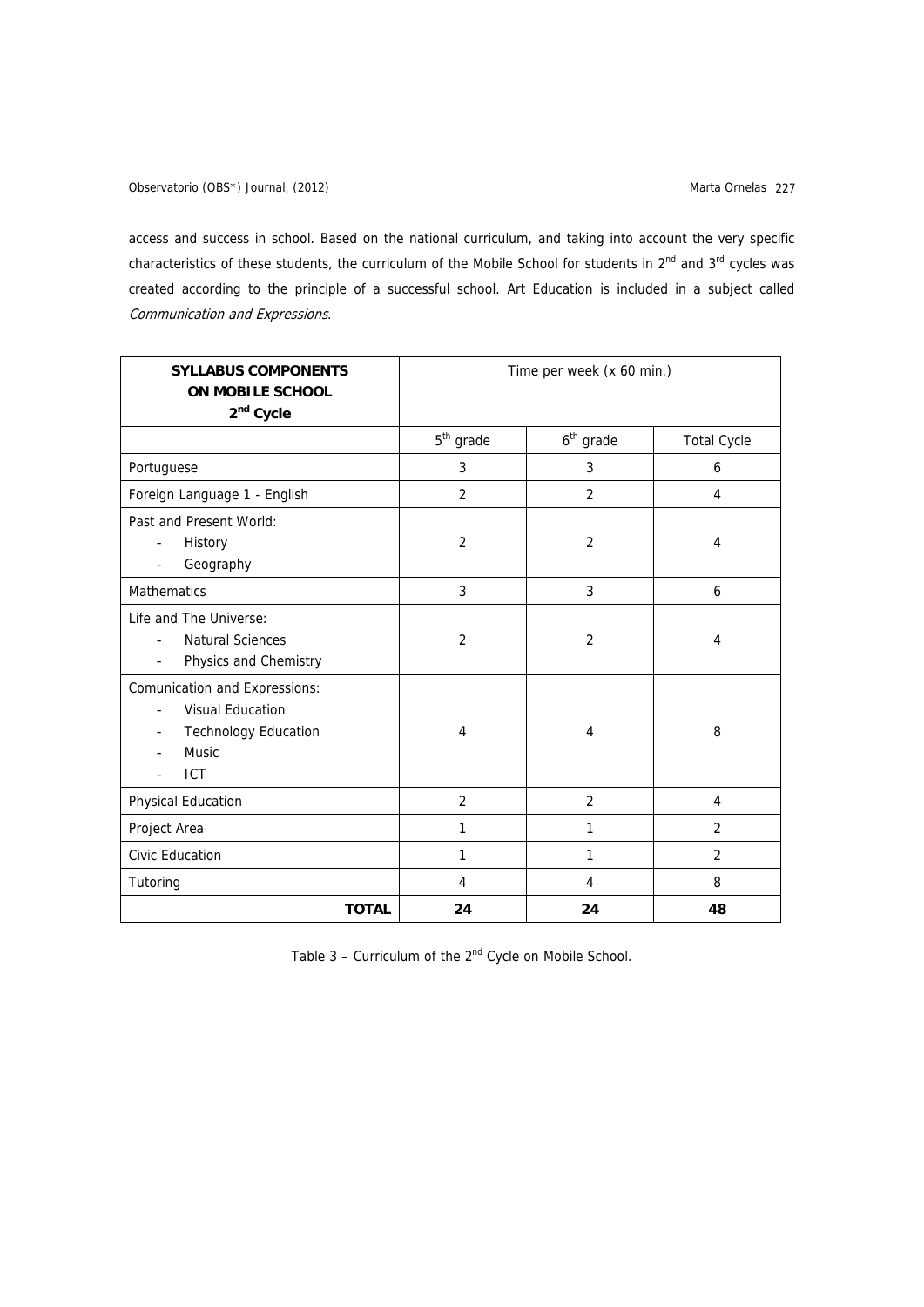### Marta Ornelas 228 Observatorio (OBS\*) Journal, (2012)

| <b>SYLLABUS COMPONENTS</b><br><b>ON MOBILE SCHOOL</b><br>3rd Cycle                                                           | Time per week (x 60 min.) |                       |                       |                    |
|------------------------------------------------------------------------------------------------------------------------------|---------------------------|-----------------------|-----------------------|--------------------|
|                                                                                                                              | $7th$ grade               | 8 <sup>th</sup> grade | 9 <sup>th</sup> grade | <b>Total Cycle</b> |
| Portuguese                                                                                                                   | 3                         | 3                     | 3                     | 9                  |
| Foreign Language 1 - English                                                                                                 | $\overline{2}$            | $\overline{2}$        | $\overline{2}$        | 6                  |
| Foreign Language 2 - Spanish                                                                                                 | 1                         | 1                     | 1                     | 3                  |
| Past and Present World:<br>History<br>$\blacksquare$<br>Geography                                                            | 3                         | 3                     | 3                     | 9                  |
| <b>Mathematics</b>                                                                                                           | 3                         | 3                     | 3                     | 9                  |
| Life and The Universe:<br><b>Natural Sciences</b><br>$\overline{a}$<br>Physics and Chemistry<br>$\blacksquare$               | $\overline{2}$            | $\overline{2}$        | $\overline{2}$        | 6                  |
| <b>Comunication and Expressions:</b><br><b>Visual Education</b><br><b>Technology Education</b><br><b>Music</b><br><b>ICT</b> | 3                         | 3                     | 3                     | 9                  |
| Physical Education                                                                                                           | 2                         | 2                     | $\overline{2}$        | 6                  |
| Project Area                                                                                                                 | 1                         | 1                     | 1                     | 3                  |
| Civic Education                                                                                                              | 1                         | 1                     | 1                     | 3                  |
| Tutoring                                                                                                                     | 3                         | 3                     | 3                     | 9                  |
| <b>TOTAL</b>                                                                                                                 | 24                        | 24                    | 24                    | 48                 |

Table  $4$  – Curriculum of the  $3<sup>rd</sup>$  Cycle on Mobile School.

Secondary Education, on the Mobile School offers students the possibility to attend one of two vocational training courses available: Technical Communications - Marketing, Advertising and Public Relations and Technical Management. In this case, the alternative curriculum is not applicable, since, according to the Decree-Law No. 74/2004 of March 26, amended by the Decree-Law No. 24/2006 of 6 February, it's not possible to plan curriculum adaptation pathways on vocational training courses. Thus, the curriculum of the vocational training courses in secondary education on Mobile School are equal to those of regular education.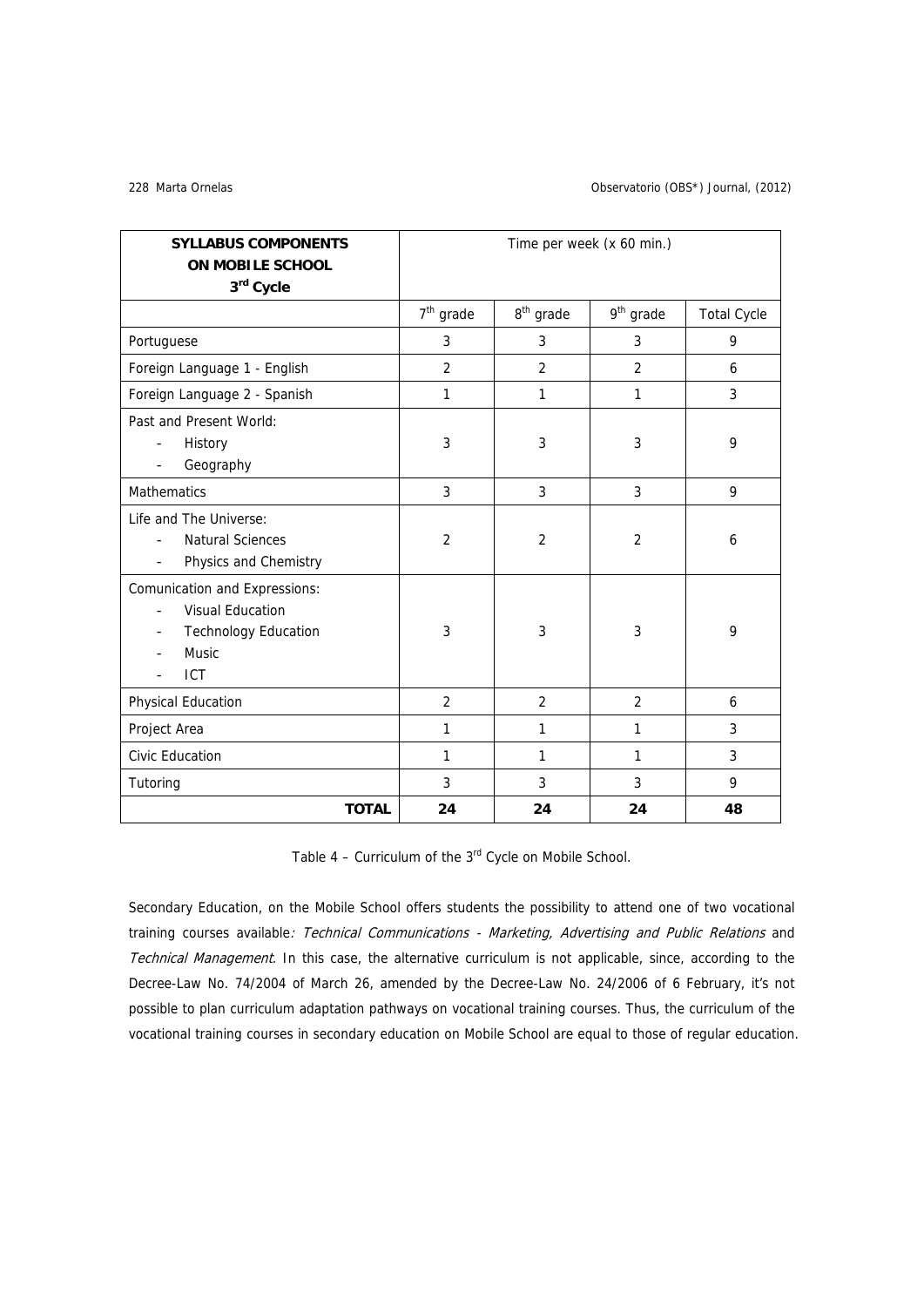The component of Arts Education finds its expression in the subjects of Graphic and Audiovisual Communication and History and Culture of the Arts.

### **Curricular Practices in Communication and Expressions**

Communication and Expressions brings together the areas of Visual Education, Technological Education, Music Education and Introduction to ICT. The projects developed by students in this subject have mainly a formative character, oriented to the collective responsibility and the constructivist model of learning. Each class of Communication and Expressions has two teachers, who regularly follow the students.

In the communication platform, on which each student has a specific password to enter, teachers and students have the following main tools: the *lesson quide*, the *chat*, the *forum* and the *learning objects*.

The lesson quide is what the student finds when he enters on the virtual classroom, the ordered listing of tasks that he will have to do during the class time.

The *chat* is nothing else than a chat room, a space to exchange instant messages that aims to make an initial greeting to those present, as well as placing some doubt concerning the difficulties that students may have, not doubts about the content of the lesson (there's another tool for that), but about the practical use of technological tools, for example, difficulty on internet access, which can cause a slower response. It is also in the chat that is open the possibility of creating a less formal relationship between students and teachers, where students sometimes expose their personal problems, often waiting for teacher support in their resolution.

The Forum is a space for discussion and presentation of responses according to each challenge set by the teachers in every classroom. It is also in the forum that students should put their difficulties and doubts concerning the contents of the lesson. In the case of debate on an issue, for example, students will present their interventions, as they can also attach pictures to complement what they mean. In case of having a practical task to do, like drawing, students complete it individually on their computer and then present it in the forum so that all works are viewed by all students in the class. Teachers leave a written comment at every work, as fast as possible, which allows the student to have an almost immediate feedback on his response to the challenge and he can make the necessary amendments during the time that follows the lesson. This also allows colleagues to comment on each other's work, albeit with previously established rules, allowing a joint development on learning, as well as the possibility that all of them witness the evolution of their colleagues, learning about the difficulties of others, that sometimes are theirs too.

The forums are always available for consultation even after the classes, which allows continuous monitoring of these students, particularly when they miss a class, thus being able to access its content and discussion.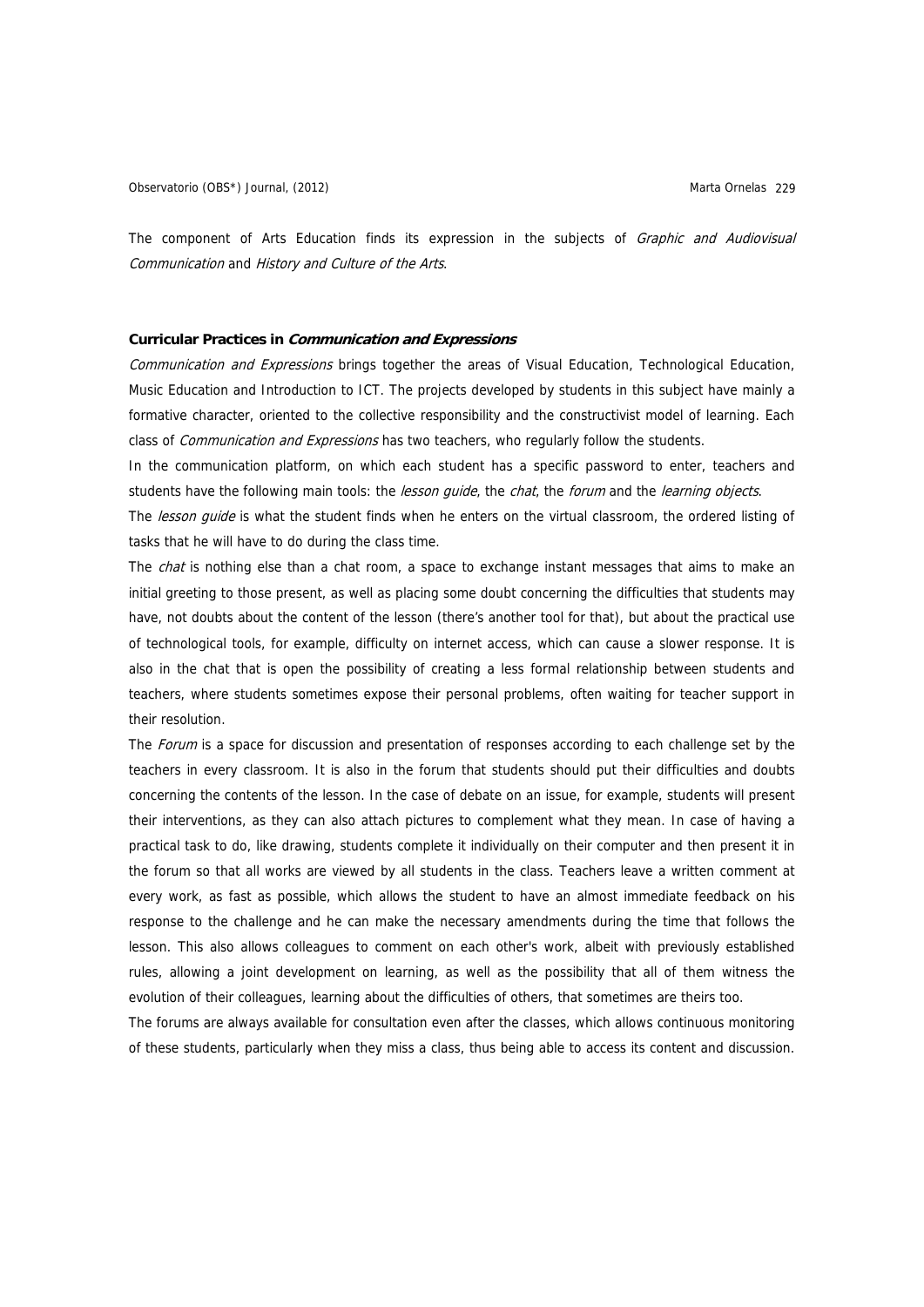These learning practices through the forums eventually lead to a cyclical alternation between action and critical reflection, as the methodology of action-research proposed, taking into account that each subsequent cycle is a reflective learning that evolves based on the experience achieved in the previous cycle (Coutinho et al., 2009).

The Learning Objects, digital elements whose presentation has a short duration and that support learning and can be used in the context of small learning units (Beck, 2010), have the same objectives as those used in a system of regular education, like supplement the teacher's explanation or make an introduction to a particular concept of learning. In the case of learning objects for Communication and Expression of Mobile School, the overwhelming majority is all created by the teachers, with the concern that these resources have to be sufficiently atractive so as not to dissuade the student from watch it until the end. Among the learning objects used in the lessons of Communication and Expressions, there are the powerpoint presentations, reference websites and YouTube videos. Occasionally teachers also prepare documents in *doc*, pdf, wav and captivate formats.

To meet certain specific characteristics of this type of education, teachers and students have other tools at their disposal, such as *tests*, formulated according to what the Moodle platform allows, for example the establishment of timeouts, open and closed response questions, multiple choice, and the possibility of responding by attaching files.

For this specific type of education, there are other tools available to the teacher, such as the application Log Me In, which allows teachers to enter into the computer of each student, from the point of view of a more individualized support and help them with specific details For example, telling the student where is a specific tool on the software he's using to develop the work in progress, or helping the student by entering a sequence of tasks that he seems not to understand.

Another important tool in the course of the activities are *private messages*, used when there is justification to communicate throughout the group. Without being exposed to the class, students can communicate with the teacher or with other colleagues about their problems.

Particularly notable is the ease with which these children deal with all these tools, they incorporate these methodologies in their work habits and they learn quickly to deal with all these fields of technological possibilities in an impressive way. This is the perspective of the teachers. While we can't ignore that these children were born in a generation too familiar with the technology, it's a fact that they quickly learn how to open a lesson, or what document formats they can attach. Even the resolution of some technical problems that arise is often made by students who, by communicating between them, also on these issues, help each other.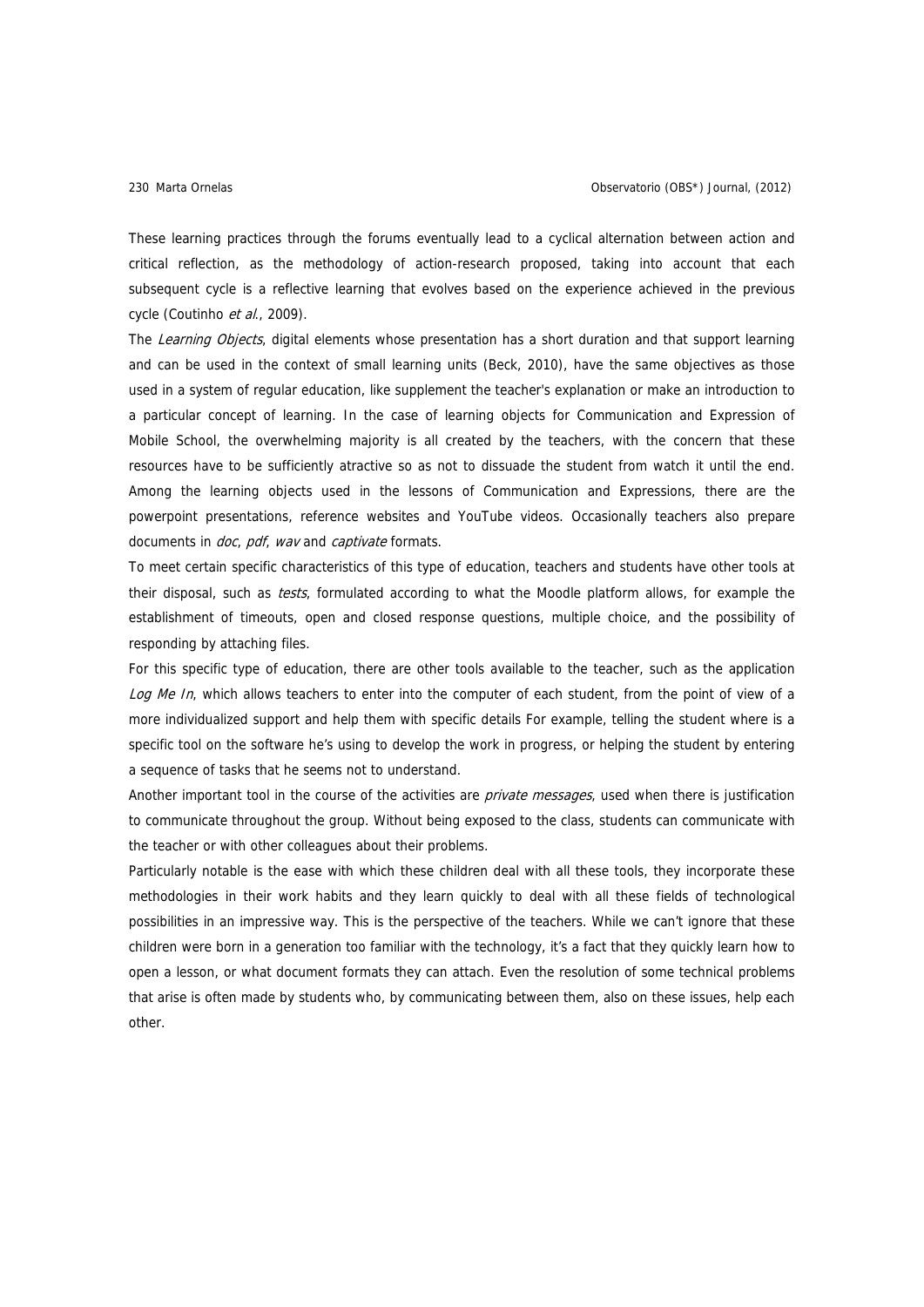Observatorio (OBS\*) Journal, (2012) Charles Controller and Controller Marta Ornelas 231

During the attendance week, students are challenged to face up project activities in group using analogic means of expression, especially traditional materials of painting and drawing.

The assessment of students is presented in forums. One of the forums that is permanently available is the "Tardy Jobs Forum". There, students check the result of their participation and of their colleagues everytime they need or want to, functioning as a warning in case of default. Periodically, it's made a self and peer-assessment, also in the forum, where the classification levels are proposed and discussed with students. According to the law, the Legislative Order No. 1/2005 says that classification levels are the responsibility of the class council, that discusses a proposal made by the teachers of each discipline. The Mobile School adopted the same principles.

# **Some developed activities in the subject of Communication and Expressions**

In the context of learning *Communication and Expressions*, the students participated on practical activities using image editing software and digital draw software (MsPaint, Paint.Net and Photoshop), audio (Audacity and Acid Music) and multimedia animation (Movie Maker), which enabled them to develop specific skills in ICT. Learning this software has always been held in context, by the development of each activity, through tutorials that simulated the application of tools for the resolution of the requested tasks. Whenever possible, teachers planned activities considering the calendar of the attendance weeks, so as to achieve complementarity between the two environments, because one of the main objectives of each project was to be initially developed virtually and finalized in presence.

The Cuquedo illustrated by... me! was an activity based on the children's story "The Cuquedo" written by Laura Cunha and illustrated by Paulo Galindro. The illustrator was first invited to give an interview to the students of the 2<sup>nd</sup> cycle who, having knowledge of his work by biographical sketches and pictures, provided by teachers, posted a set of questions about his life and work, creating approach to the artist and curiosity about his work. This initial activity was conducted online, in which Paulo Galindro also participated virtually on the forum created for that purpose.

In the next step, also in a virtual environment, the text of the story "The Cuquedo" was presented to the students. Just the text, without any illustrations and also a document containing audio narration of the same story. Like this, students came to know the story they would illustrate. The illustrations were made by using digital draw programs, such as Paint.Net, and each student was responsible for illustrating a part of the story.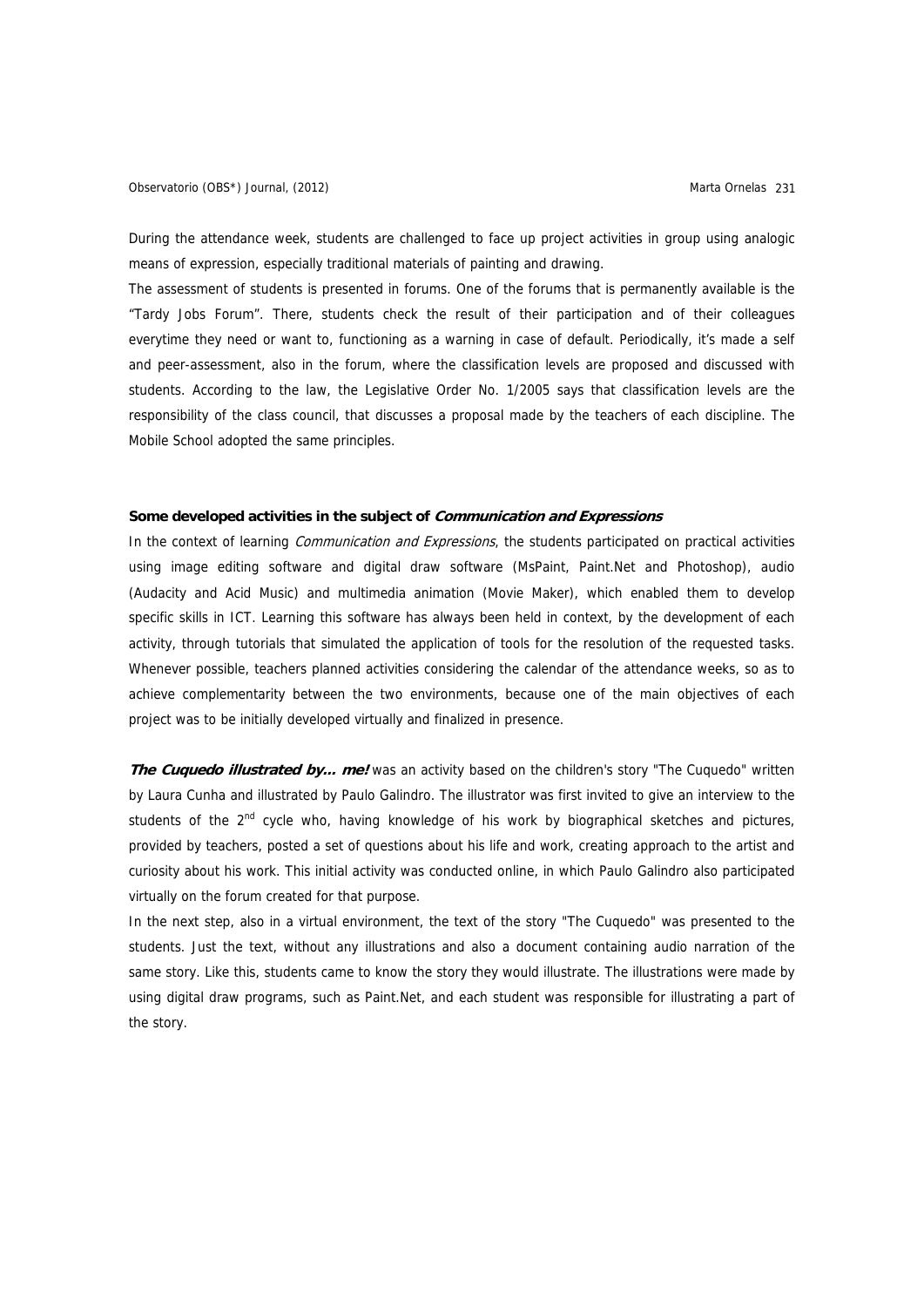On the attendance week the students completed their activity by building a series of illustrated panels based on the illustration projects previously conducted in the virtual environment. Each student used his digital illustration to make a card panel painted with analogic materials, illustrating the scene of the tale that was required. This project was completed with the assembly sequence of painted panels that, in the same week, were visited by the illustrator Paulo Galindro. The artist traveled to the place where the students were, where he made a presentation, accompanied by pictures, about his work as an illustrator. The students had the pleasure and opportunity to meet this illustrator and to learn more about his work and about his motivations as well as to present the work they have done, which was much appreciated by the artist.

**An Intergalactic Journey** was a stop motion animation project done in a virtual and presencial environment with students in the  $3<sup>rd</sup>$  cycle. The aim of this activity came during the release of an Astronomy Art Contest, sponsored by the Portuguese Society of Astronomy, celebrating the International Year of Astronomy - 2009. The competition aimed to promote the dialogue astronomy/art and students' interest in astronomy, encouraging their creativity, originality and innovation capacity and called for the participation of public schools through the work of visual arts and multimedia, poetry, short stories and music (SPA, 2009). This activity involved all the students in the  $3<sup>rd</sup>$  cycle and all teachers in the Mobile School on an interdisciplinary context. In the virtual environment the students created a story, including texted descriptions of physical and psychological characters as well as descriptions of scenarios where each scene was taking place. This task was developed in the forum, since the release of ideas to the finalization of the text. The message of this story had an ecological matter, stressing the need to protect the Earth through various actions within the reach of ordinary citizens. After finishing the story, and still in the virtual platform, the work was splited for several groups, each group responsible for the visual creation of a particular character or a specific scenario, with digital drawings. The drawings worked as a project for the implementation of the final work, on the attendance week. That work was based on the projects made in a virtual environment. Students draw and painted the sets with analogic materials of drawing and painting and built the characters in the form of action figures, on paper. The animated film was made by means of sequential pictures worked in the program Photoshop and assembled in the program Movie Maker. Students also composed a soundtrack and recorded narration and dialogues, which complemented the film. This project resulted in a very motivating and participated activity, with the students involved in a team effort for which the contribution of each one was indispensable.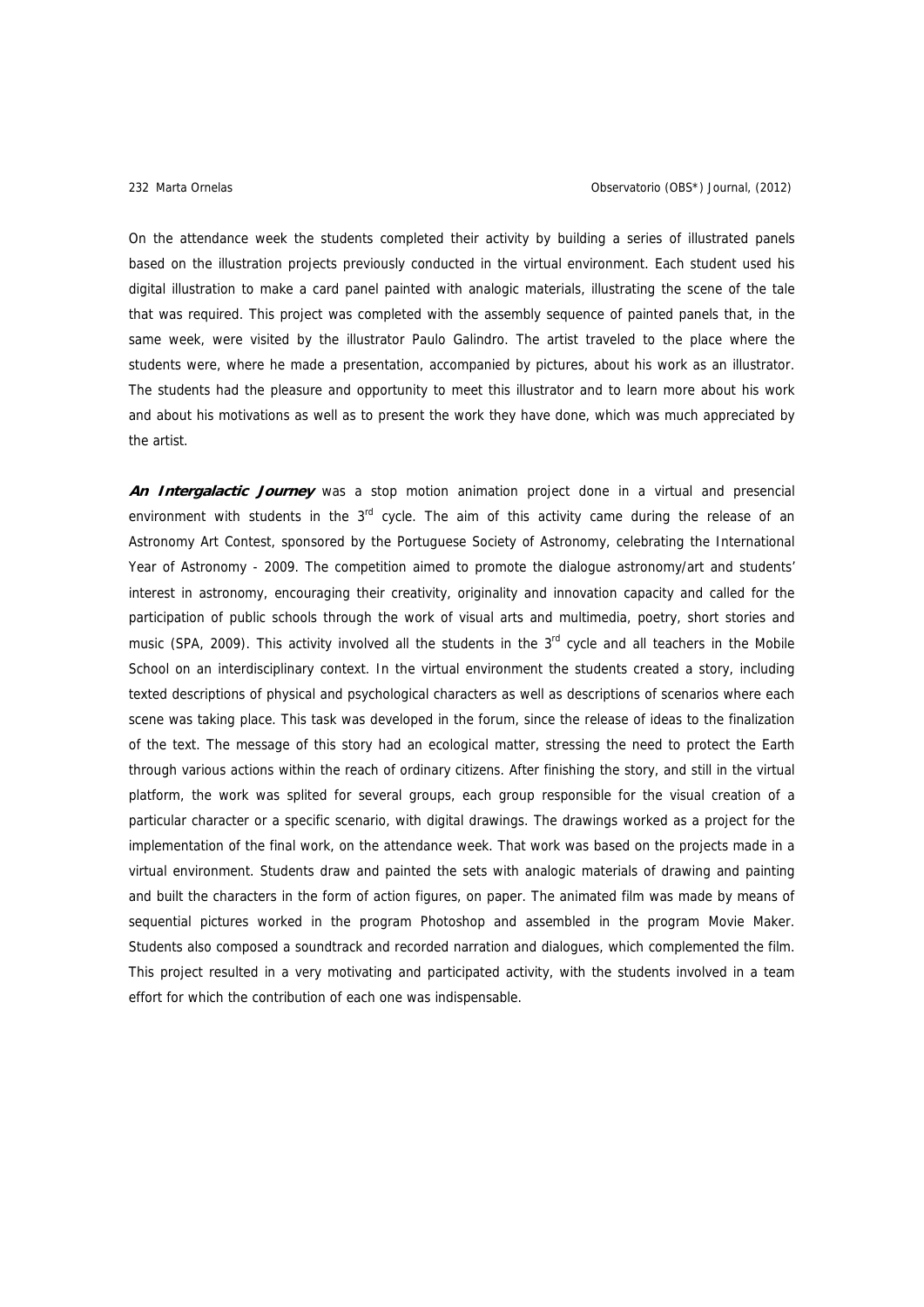**My Graphic Diary** was a continuation of activities started in virtual environment by means of digital drawings and completed in presence with a sketchbook of white leaves and scratching materials. The project began with a lesson in which was explained to students how important is the daily drawing for the development of creativity and for the ability to draw. The students were also aware of the graphic diaries of various artists that are published on the internet, including the artist Eduardo Salavisa. From this lesson on, students understood the need to draw regularly, having a support arranged like a leaf notebook, even though it was virtual. So, with inspiration from the traditional black cloak and blocks of yellow leaves with rounded corners, two digital documents were provided to students: one image of the black background and rounded corners, with standard measures that served to create the cover of their sketchbook, so they can feel it like theirs; another image, which simulated a double sheet, ready to draw, as it is on a graphic diary when we open it. Challenges were launched weekly, according to the expressive capacity of the students, always with the aim of the drawing exercise, even digital. Among the challenges was included the illustration of a feeling, creating typography, illustration of a word of unknown significance, among others, including abstract drawings.

After some weeks of work in this regard, the project culminated in a practice session during an attendance week, where students had the opportunity to personally meet the artist Eduardo Salavisa and to draw on analogic graphic diaries of smooth leaves, that were provided by teachers, as well as scratching materials. This presence session was held in Lisbon, outdoors, in the area of Belém, which allowed students to complement this work with an historical involvement with monuments like the Tower of Belém, the Monastry of Jerónimos and a visit to the Museum of the Presidency (of the portuguese republic). Subsequently, as each student was carrying an analogic graphic diary from ths day on, teachers continued to lauch some challenges to their artistic expression, in particular graphical information related to its surroundings, as a homework. From this day until the end of the school year, this experience allowed students to develop their capacity to express themselves and contributed for the development of their aesthetic sense.

# **The Future of Mobile School**

The Mobile School was an essential response to the creation of a new way of learning with the help of technological tools that crossed geographic barriers. The Mobile School was an inclusive school, giving opportunities to working children and teenage mothers who were deprived of a solid and stable school, with a strong identity with a sense of unity, potential characteristics of school success.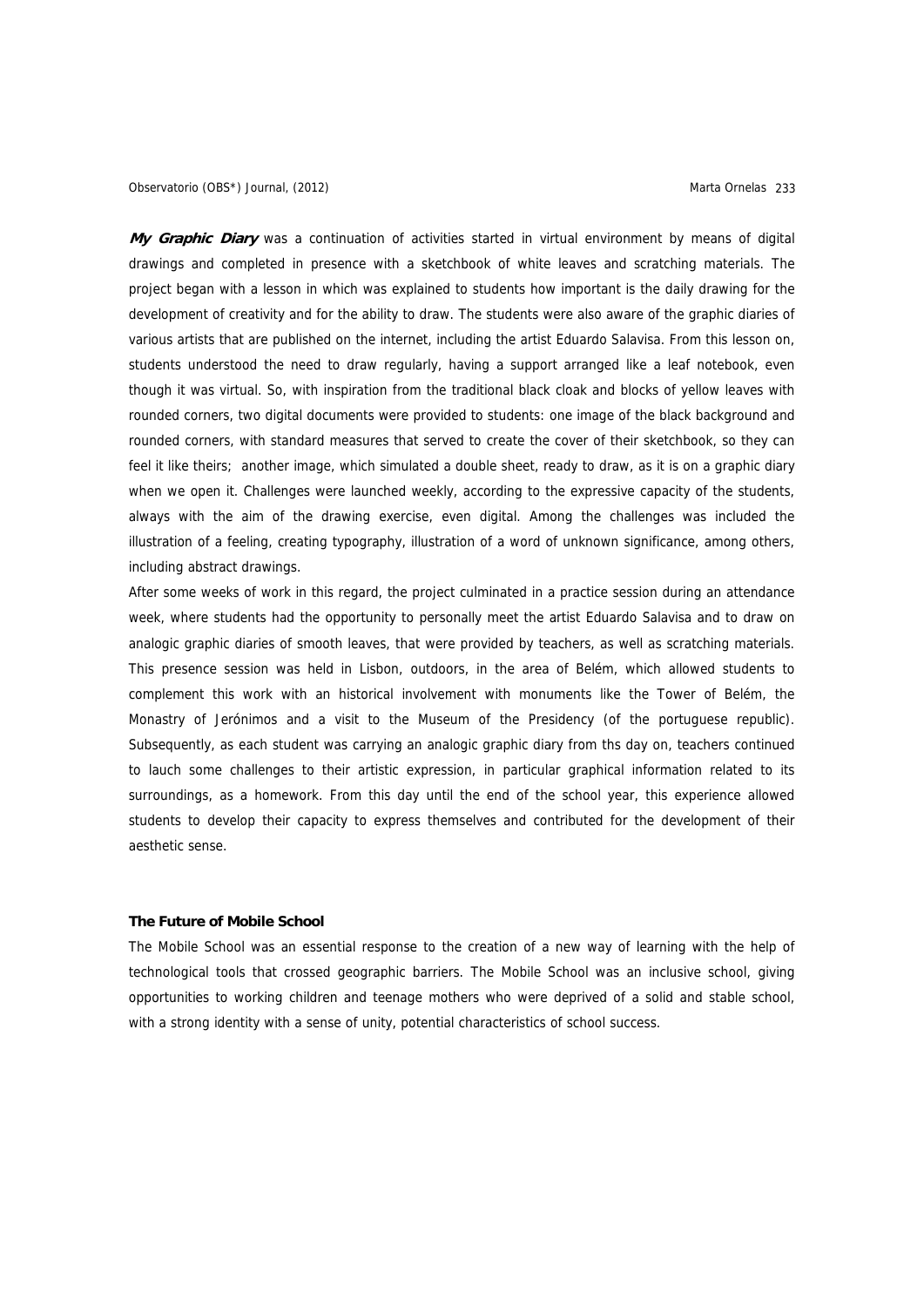In the future, the Mobile School should be able to continue to be an effective response with quality, while evolving in order to continuously adapt to specific audience, targeting new students and new social partners.

However, the Mobile School was closed by the Ministry of Education in August 2010, in the period of students and teachers' vacation, without notice, for reasons of budgetary constraint (Wong, 2010). To accompany the students who were attending the Mobile School it was created a new project, called Distance Education for Itinerancy (DEI), which, according to Decree No. 812/2010 of 26<sup>th</sup> of August, aimed to optimize human resources, maintaining the quality of teaching resources. Despite this, all staff was quickly fired and, according to information gathered from stakeholders, the 28 new teachers were recruited at the beginning of the academic year of 2010/2011. Because of the rules of the portuguese system for recruiting teachers, these new teachers didn't know what kind of school was Mobile School when they applied for the job. Most of them had never worked in a similar experience and therefore had to have specific training, on rapid speed, which hampered the start of classes, delayed for several days (V. Palma, personal communication, September 28, 2010). Under the same Decree that created the DEI, the project came to be led by an university professor, unknown by the previous team.

After the uncertainty, anxiety and distress experienced by students and their parents, many of them were informed about the situation by e-mail, the missing of the Mobile School was spread in social networks. The reduction of human resources appeared to have had a negative effect because parents complained about the lack of tutor-teachers, who previously established more regular contacts with the parents (C. Costa, personal communication, March 1, 2011) but each one of those teachers became to have more students and a new education system which they need to be adapted to. The adaptation of students to new teachers was not easy and there are students who miss the friendship and closeness of the teachers who accompanied them for some years and who have created important bonds of affection (L. Paiva, personal communication, September 28, 2010, V. Palma, personal communication, September 17, 2010). Parents and students were indignant because EDI ended the attendance weeks, substituting them by one attendance day where only one class can be present at a time. The possibility of consolidation of a school's identity that had been built through these moments of sharing, collaboration and integration is lost. Students also resent the fact that, unlike what happened at least in the previous year, when even outside of class time was possible to clarify doubts with the course teacher, who was often online and available, it isn't possible anymore (Z. Pardal, personal communication, December 18, 2010). The availability of the new teachers on these terms doesn't happen probably because now they have to take their time preparing lessons and learning the new tools of their jobs. Taking into account the views of parents and students, the result of the implementation of this project indicates a decrease in the quality of the response to the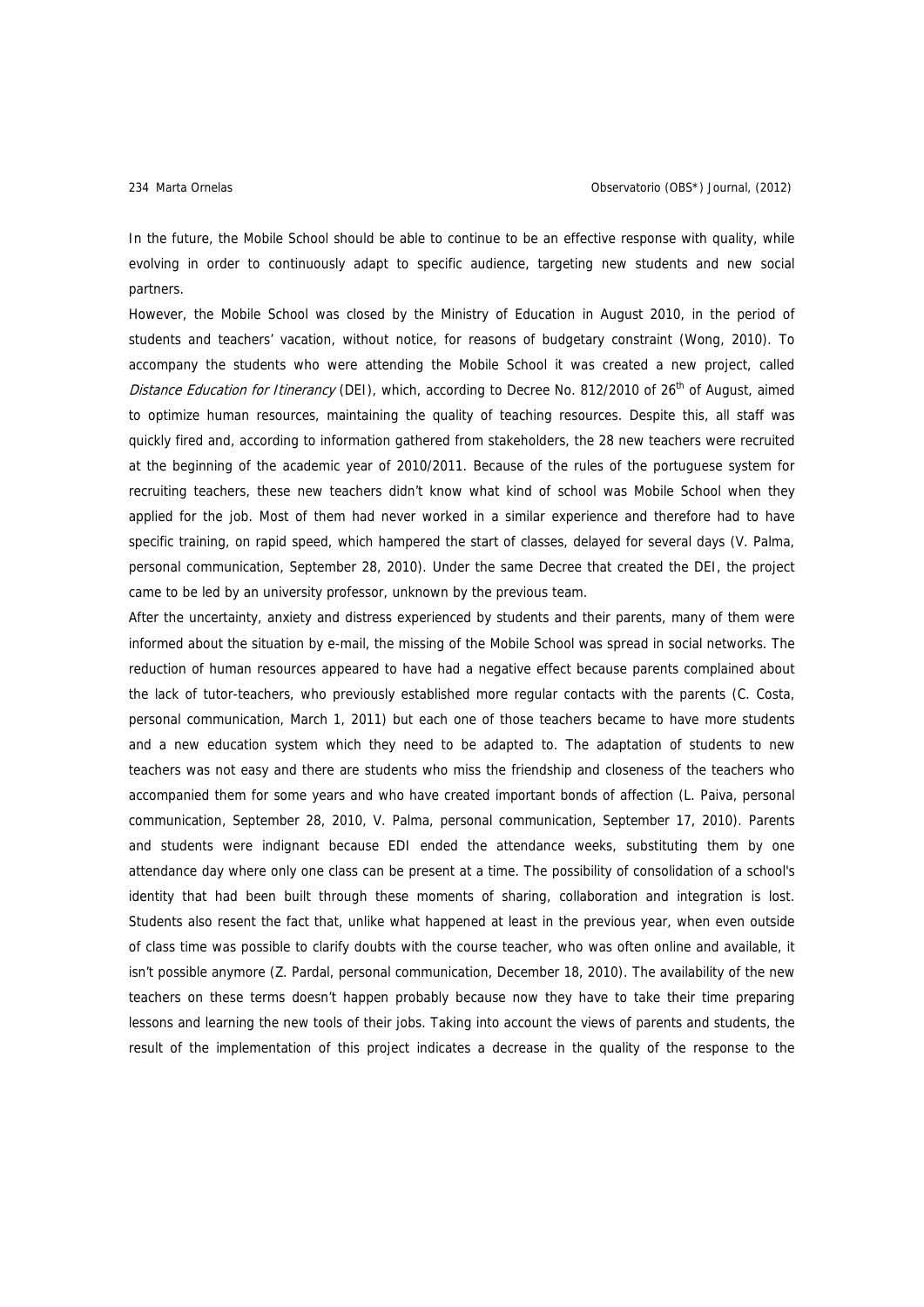specific characteristics of these students, contrary to prior legislation that created it. According to information gathered from teachers of DEI, the number of students per class has been increased, as well as the number of students by tutor-teacher. Teachers give more than one class simultaneously. Reducing the number of teachers from Mobile School to EDI led to an inevitable strain on their working hours to the detriment of their personal life and without any extraordinary remuneration. Despite the commitment of the new teachers, the consequences in terms of the diminished quality of the response will surely be evident and should be booked when any evaluation of the first year of the project will take place.

The Mobile School should be remembered as a great step in education in Portugal, as a integrator system that provided inclusive access to basic education, allowing the formation of future interventional citizens in society. But the Mobile School was closed, and and on a society that pretends to be inclusive, where people are holders of an integrated development, it is important to guarantee a quality response in the educational field. Otherwise, these children, itinerantes and others, continue to suffer from their condition.

# **What's next? Clues to go further**

Given the constraints mentioned in the previous chapter, there's a need to present here a set of measures, such as suggestions, that could benefit the development of the DEI project.

First, a serious evaluation of the work developed over the first two academic years of functioning (2010/2011 and 2011/2012). This means a study without ordered results, with referencies to the strengths and weaknesses, with positive and negative considerations, as well as recommendations for a better functioning of the structure. A report made by the University Institute of Lisbon reflects the concern regarding the closure of the Mobile School, recommending a systematic monitoring of the new educative offer of distance learning targeted to the same students, since this new project was not prepared in enough time (Brites, 2011).

The evaluation of DEI should also include the coverage rate of itinerant children in school age. These children were the initial target of the Mobile School, but counting them is something that has not been possible to do yet, due to a lack of a reliable database with the number of boys and girls who meet these conditions, and also because the original project didn't set quantitative goals in its guidance documents (Conceição, 2010).

Another situation would be to provide stability to the group of teachers, that has been modified and reduced in the last two consecutive school years, which is contrary to the assumptions of a very individualized form of education, always defended by the Mobile School. The work undertaken by teachers is very significant in terms of time for preparing lessons and in terms of gaining experience in the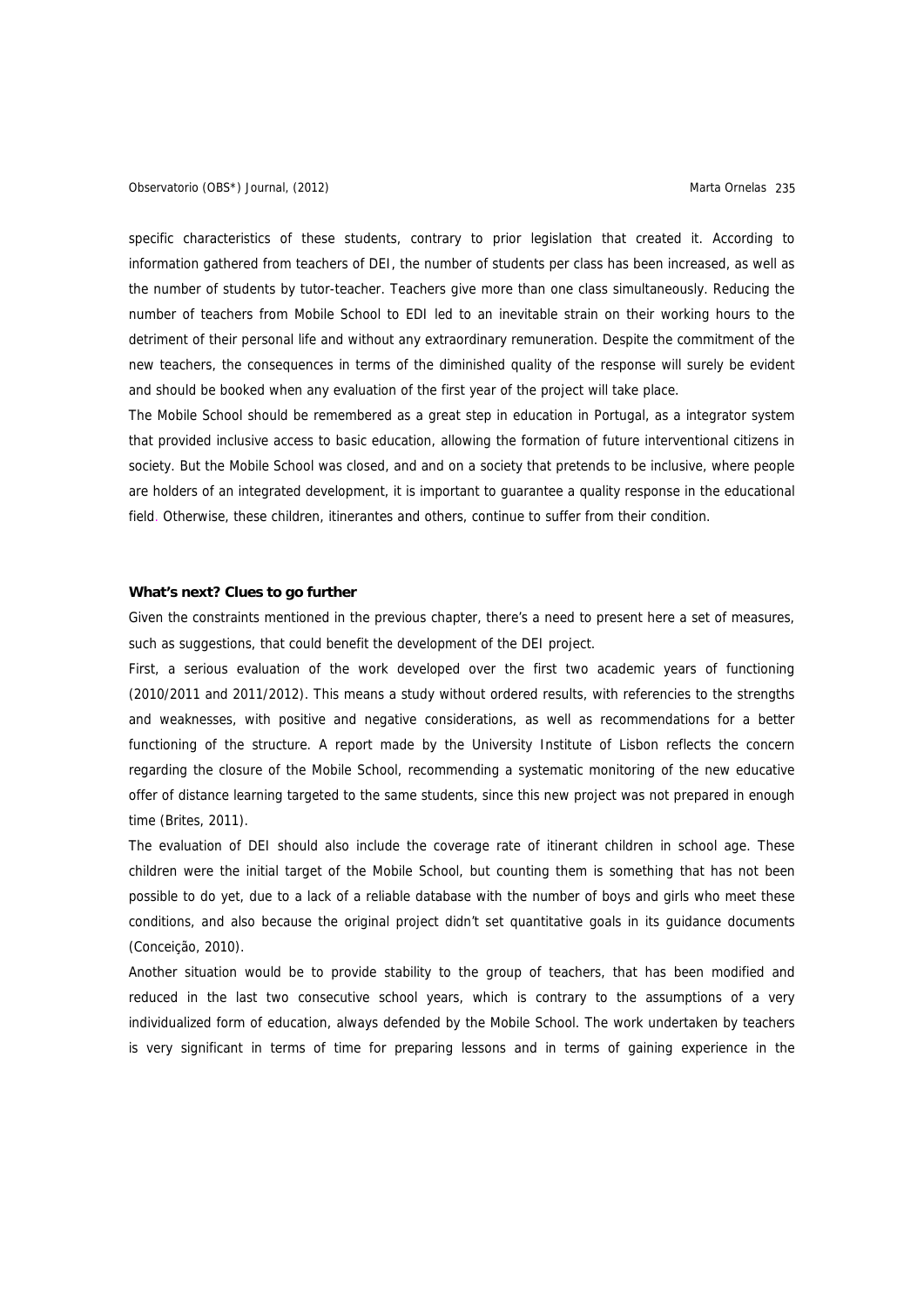adaptation to the required technological means. It's essential to provide these teachers reasonable working conditions, including employment contracts longer than one academic year, working hours that don't exceed those provided by law, and continuous training. These were needed measures to promote the stability and the motivation of the teams.

The argument of the expenditure, which served to close the Mobile School, shouldn't serve again to limit the structure and operation of the DEI project, because much more expensive will be the consequences suffered by the society if these children can't study anymore. This economic argument was also used to end the attendance weeks, which should be restored, not only because they enable experimentation with analogic materials and technologies by students – so important for art education –, but also because they allowed human contact between students and teachers in a relationship of physical proximity so necessary to the development of emotional ties that contributed to the motivation to learn.

The project should be widely publicized, not only because of its social importance, but also to allow contact with similar projects that exist in other countries and with which it could be possible to share experiences and acquire knowledge.

Finally, the project can't lose sight of its primary objective, the social inclusion through basic education, and should therefore be extended to other audiences that are deprived from attending school regularly, such as children with serious illnesses who remain hospitalized for long periods of time, or teenage mothers received by other organizations that aren't covered by the project.

These are just some suggestions that could boost the DEI project, thus contributing to create a more just and more equal society, in terms of opportunities.

# **References:**

Beck, R. J. (2010). "What Are Learning Objects?" in Learning Objects. Center for International Education, University of Wisconsin-Milwaukee, [http://www4.uwm.edu/cie/learning\\_objects.cfm?gid=56](http://www4.uwm.edu/cie/learning_objects.cfm?gid=56) retrieved 2011- 03-24.

Brites, R. (coord.). (2011). "Avaliação do Projecto Escola Móvel". In Estudo de Avaliação e Acompanhamento dos Ensinos Básico e Secundário, Sumário Executivo. ISCTE-UL Instituto Universitário de Lisboa. <http://www.poph.qren.pt/content.asp?startAt=2&categoryID=378>retrieved 2012-04-29.

Conceição, H. (2010). Avaliação do Projecto Escola Móvel - Relatório de Estágio. Universidade de Lisboa. <http://repositorio.ul.pt/handle/10451/2524>retrieved 2012-04-28.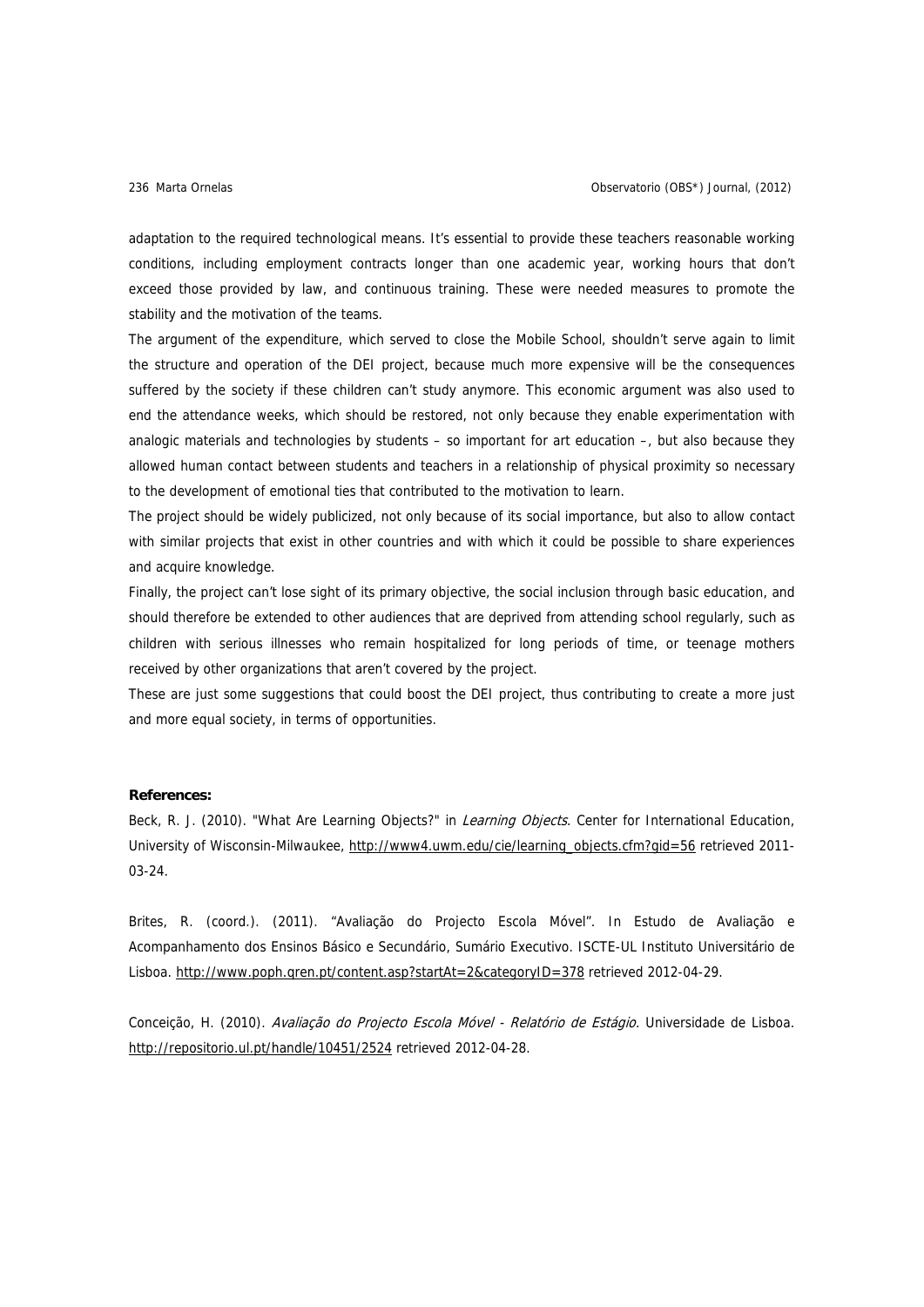Observatorio (OBS\*) Journal, (2012) **Marta Ornelas** 237

Coutinho et al. (2009). Investigação-Acção: metodologia preferencial nas práticas educativas. In "Revista Psicologia, Educação e Cultura." ISSN 0874-2391. 13:2 (Dez. 2009) 355-379. Colégio Internato dos Carvalhos.<http://repositorium.sdum.uminho.pt/handle/1822/10148> retrieved 2011-03-27.

Decree-Law n.º 24/2006 of 6th January, "D.R. Série I-A" 26 (06-01-2006). 860 a 861.

Decree-Law n.º 74/2004 of 26th March, "D.R. Série A" 73 (26-03-2004). 1931-1937.

Decree-Law n.º 209/2002, of 17th October, "D.R. Série A" 240 (17-10-2002). 6807-6810.

Despacho Normativo n.º 1/2005, de 5 de Janeiro, "Diário da República - Série I-B"". Nº3 (05-01-2005). 71- 76.

Despacho Normativo nº1/2006, de 6 de Janeiro, "Diário da República - Série I-B". Nº5 (06-01-2006). 156- 160.

Governo de Portugal. (2008). "Projecto Escola Móvel" in Arquivo Histórico - XVII Governo Constitucional, [http://www.portugal.gov.pt/pt/GC17/Governo/Ministerios/ME/Programas\\_e\\_Dossiers/Pages/20080926\\_ME\\_](http://www.portugal.gov.pt/pt/GC17/Governo/Ministerios/ME/Programas_e_Dossiers/Pages/20080926_ME_Prog_Escola_Movel.aspx) [Prog\\_Escola\\_Movel.aspx](http://www.portugal.gov.pt/pt/GC17/Governo/Ministerios/ME/Programas_e_Dossiers/Pages/20080926_ME_Prog_Escola_Movel.aspx) retrieved in 2011-01-02.

Law n.º 85/2009 of 27th August. "D.R. Série I" 166 (27-08-2009). 5635-5636.

Portaria nº 812/2010 de 26 de Agosto. Diário da República nº166/2010 - I Série. Ministério da Educação. Lisboa.

Portaria nº 835/2009 de 31 de Julho. Diário da República nº147/2009 - I Série. Ministério da Educação. Lisboa.

SPA. (2009). "Concurso de Astronomia Artística" in Ano Internacional da Astronomia 2009. Sociedade Portuguesa de Astronomia,

[http://www.astronomia2009.org/index.php?option=com\\_content&task=blogcategory&id=47&Itemid=138](http://www.astronomia2009.org/index.php?option=com_content&task=blogcategory&id=47&Itemid=138) retrieved 2010-05-09.